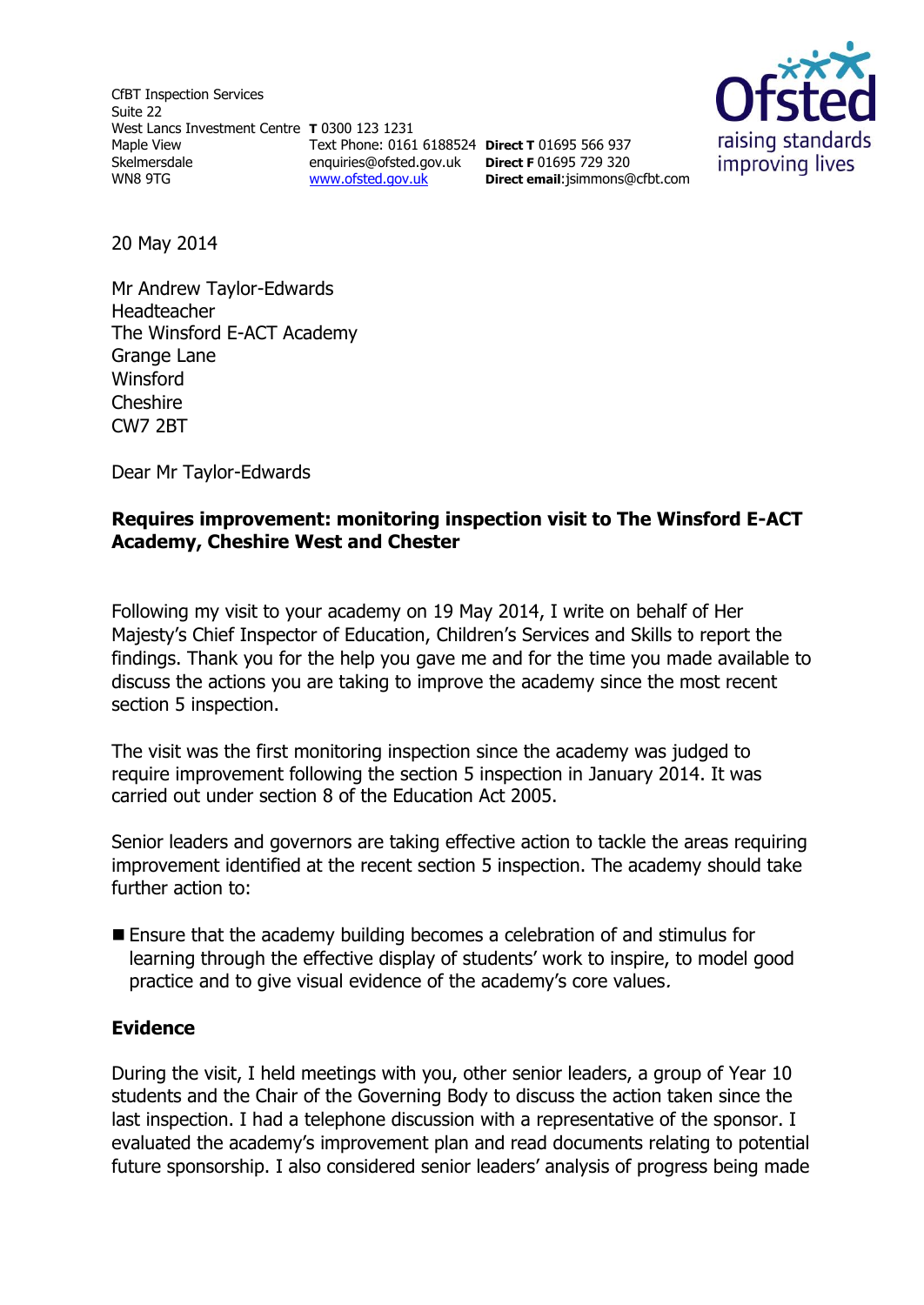

by groups of students currently attending the academy. You accompanied me on a tour of the academy during which we made brief visits to a range of lessons.

# **Context**

The academy's sponsor is currently E-ACT, whose Board of Trustees agreed on 26 February 2014 that Winsford Academy will no longer be part of the sponsor's group of schools. The decision to change sponsor has been agreed with the Department for Education. Progress with the transfer to a new sponsor is at an advanced stage.

A new Chair of Governors with extensive experience in secondary education, combined with a longstanding connection with the academy and its predecessor schools, was appointed in April 2014.

There have been no changes of academy leaders or teaching staff since the inspection that took place in January 2014. Around ten teaching staff and eight support staff are due to leave the academy at the end of the summer term due to retirement, securing new posts elsewhere or as a result of redundancy following a staffing restructure. Three new staff will join the academy in September 2014 to enhance the academy's capacity to raise achievement in English and mathematics. The number of students on roll remains stable.

### **Main findings**

The academy's leaders have taken urgent action to address the findings of the recent section 5 inspection. They have undertaken a full review of the academy's work, assessed the impact of their strategies to raise achievement and strengthened plans to improve performance. Leaders' self-evaluation concurred with the areas for improvement that were reported by inspectors in January 2014. The strategies that they had begun to develop to raise achievement prior to the last inspection have been refined and are becoming embedded.

Leaders, teachers and support staff are working hard to ensure that more students make good progress. An extensive revision programme was very well-attended by Year 11 students during the Easter break. Interventions to support individuals and groups are being complemented by a focus across the academy on developing teaching to a consistently good or better quality. The quality of teaching is improving, as demonstrated by evidence from lesson observations undertaken by leaders, scrutiny of students' work and feedback from students. A system has been developed whereby teachers offer each other support through colleagues observing and critically reflecting upon each other's practice. This and other bespoke professional development programmes are raising the bar in terms of expectations. The quality of teachers' marking is becoming more consistent with substantial evidence of students receiving feedback on the strengths of their work and advice on improvement. The potential for students' learning to be strengthened through the display and celebration of their work is undeveloped. Leaders recognise that they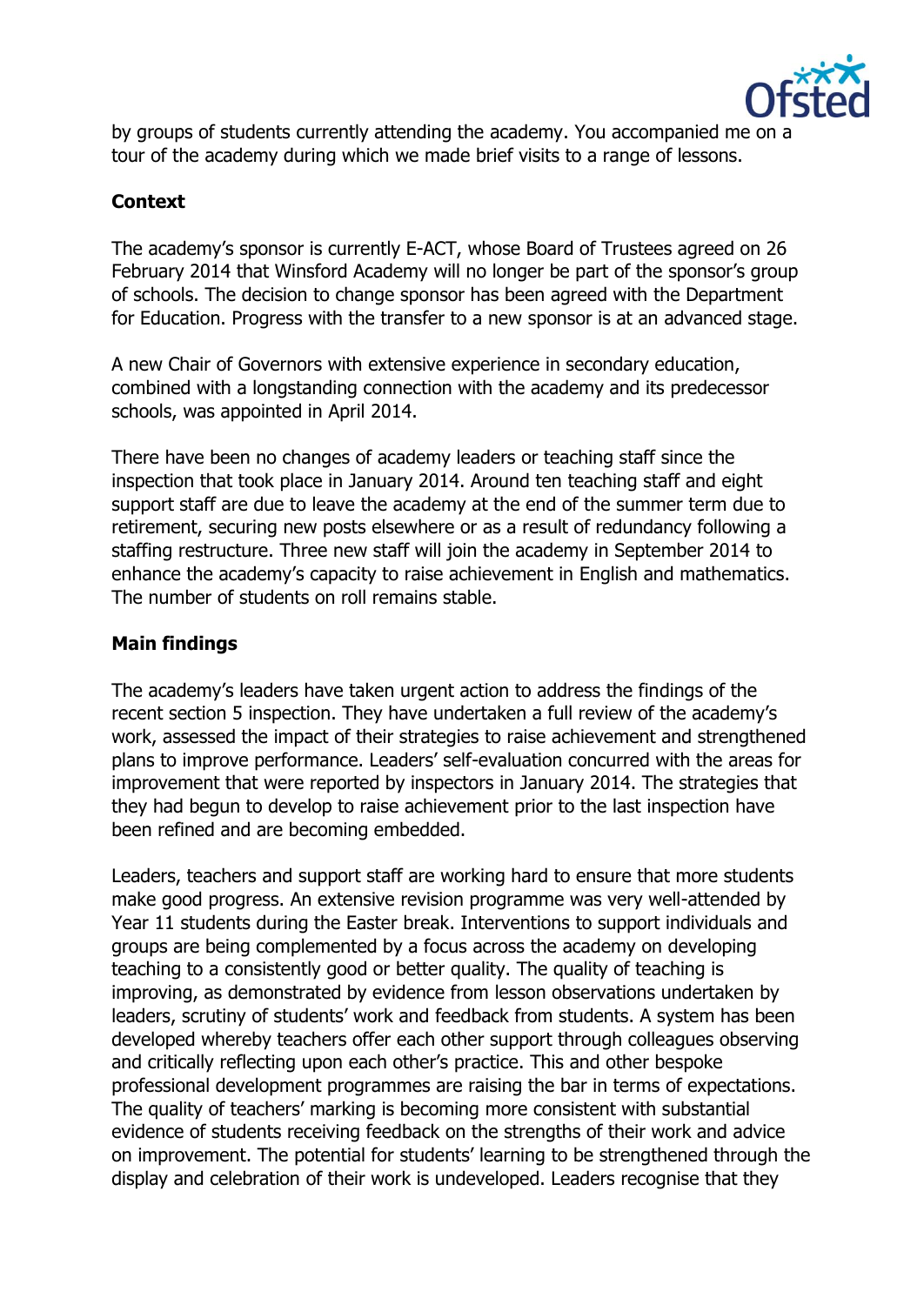

have a blank canvas on which to make a powerful statement about the academy's vision, values and achievements.

The academy's systems for tracking students' achievements have been strengthened and reflect a clear expectation that they make accelerated progress, throughout each key stage. The results of teachers' assessments of students' work, along with test scores, are regularly collected and analysed. Data suggest that GCSE performance is set to rise in 2014; provisional indications are that progress and attainment in English and mathematics will be much closer to national figures than they have been previously in the academy. The gap in achievement between the performance of students eligible for pupil premium and their peers is closing as a result of more forensic analysis of their achievement and of what works well in the academy's repertoire of intervention programmes.

Attendance is similar to the national figure and the proportion of students who are persistently absent continues to reduce. Behaviour is improving due to improved attitudes to learning, increasingly consistent expectations in classrooms and social spaces and the impact of staff including the academy-based police officer.

Students are increasingly consulted on the academy's work, including in relation to bullying. Students spoke enthusiastically to me about their work as 'heroes' modelling caring behaviour; they feel comfortable, following an awareness-raising programme, to disclose when they feel vulnerable and to take positive action to avoid others feeling unsafe or isolated. Students are also now consulted on the academy's policies, including a new anti-bullying policy. The academy's revised staffing structure includes new posts that emphasise the importance behaviour and safety.

The attendance and achievement of students in the sixth form is being monitored closely as the same rigour that characterises leadership in the main academy is now being applied within the sixth form. Students have been encouraged to identify, and work with staff support, on any gaps in their understanding. Sixth form attendance has improved.

Ofsted may carry out further visits and, where necessary, provide further support and challenge to the school until its next section 5 inspection.

### **External support**

The academy's performance has been monitored on a termly basis by an education adviser from the sponsor. He has produced a 'score card' based on a review of data and discussion with you, which identifies strengths and areas for improvement in the academy's provision and standards achieved. You have also valued the support provided by personnel at E-ACT for managing the restructure of staffing.